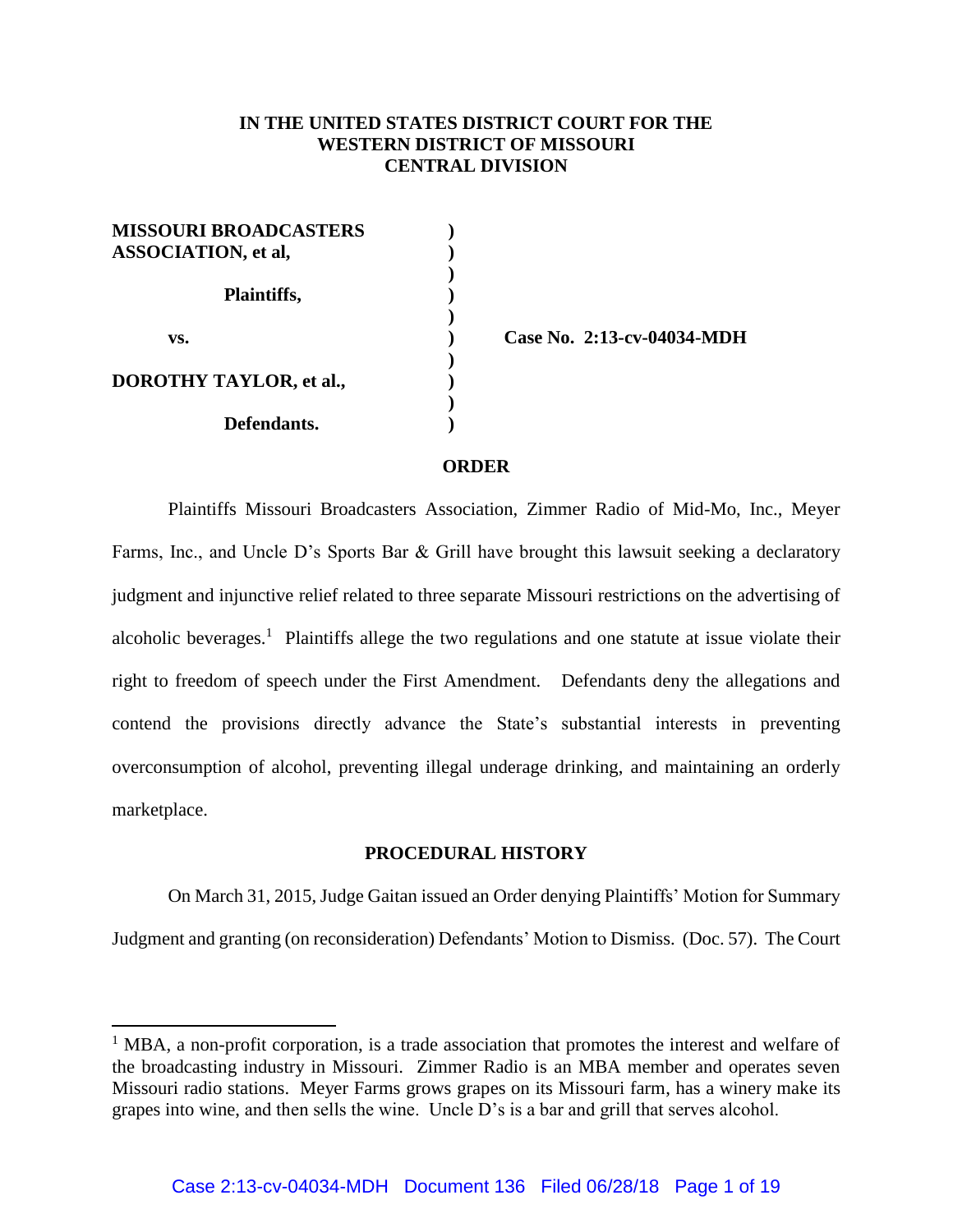subsequently dismissed all claims in Plaintiffs' Complaint in March 2016. (Doc. 62). Plaintiffs appealed Judge Gaitan's ruling and the Eighth Circuit reversed the Rule 12(b)(6) dismissal, remanding the case back to this Court. The Eighth Circuit stated: "Plaintiffs, at a minimum, pled sufficient facts to survive a Rule  $12(b)(6)$  motion to dismiss. On its face, the amended complaint plausibly demonstrates the challenged provisions do not directly advance the government's asserted substantial interest, are more extensive than necessary, and unconstitutionally compel speech and association." *Missouri Broadcasters Ass'n v. Lacy*, 846 F.3d 295, 303 (8th Cir. 2017) (internal citation omitted). The Eighth Circuit further stated, "our review of the grant of the motion to dismiss does not impact the district court's denial of summary judgment." *Id.* at 299 n. 4.

On remand, Plaintiffs filed a motion for reconsideration and/or motion for summary judgment. This Court denied the motion for reconsideration, finding disputed material facts, and scheduled the case for trial. (Doc. 95) ("A case of this importance is best resolved after a more complete evaluation of the evidence rather than on summary judgment based on generalized legal conclusions."). On February 20, 2018, the Court conducted a bench trial and the parties presented evidence and argument on the pending claims. For the reasons set forth herein, the Court finds in favor of Plaintiffs.

#### **THE REGULATIONS AND STATUTE**

This case involves Plaintiffs' challenge of two Missouri regulations prohibiting the advertising of certain information by alcohol manufacturers, retailers, wholesalers and distributors and one Missouri statute limiting how wholesalers and distillers advertise their products through retailers. 2

<sup>&</sup>lt;sup>2</sup> The factual findings set forth herein are based on both the undisputed material facts presented in the summary judgment briefing and the evidence presented during trial.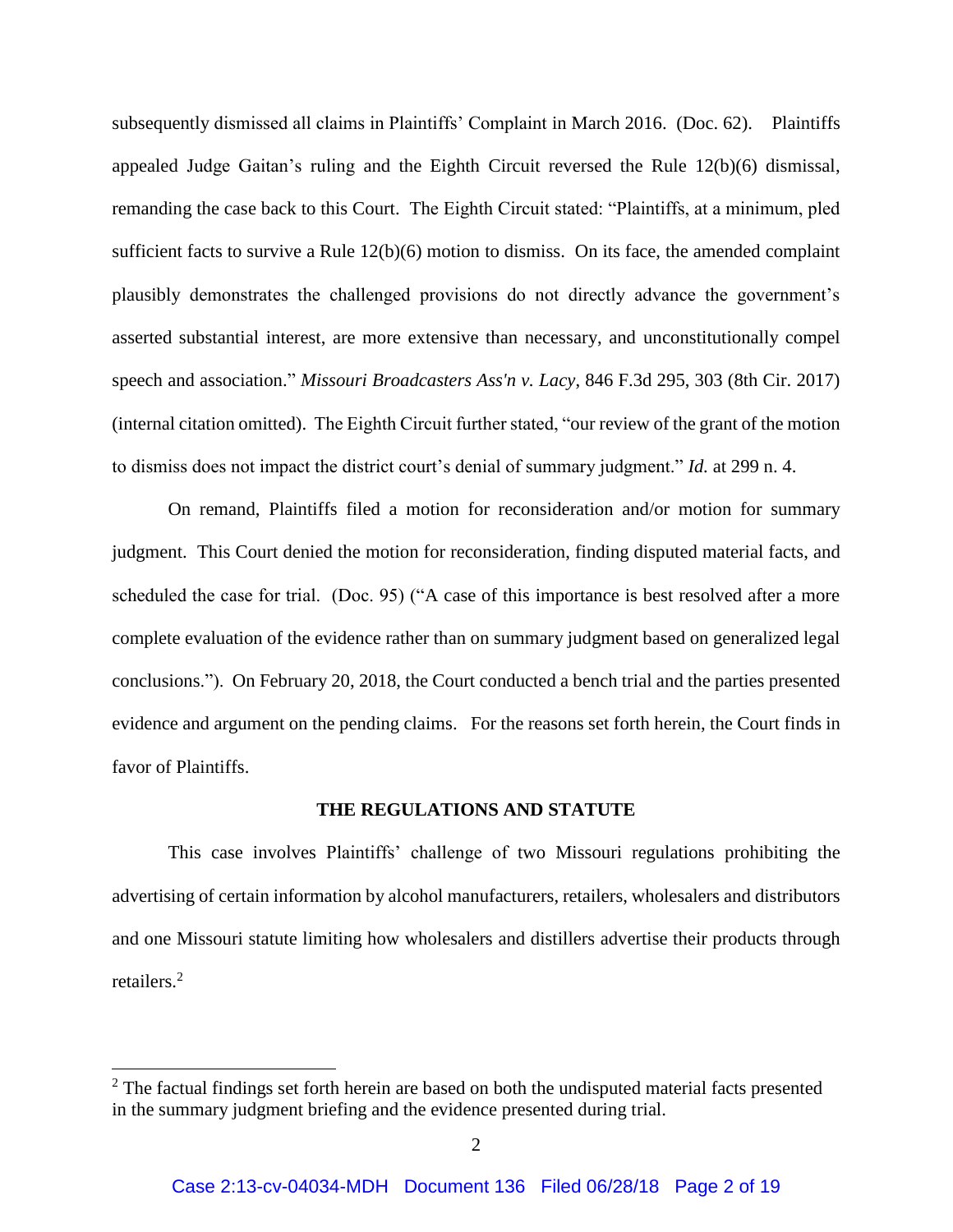The "Challenged Regulations" are two parts of 11 C.S.R. 70-2.240, which prohibits media advertisements of alcoholic beverages unless the advertisements conform to requirements set forth later in the regulations. Subsection (5)(G) (the "Discount Advertising Prohibition Regulation"), states:

(5) No advertisement of intoxicating liquor or nonintoxicating beer shall contain:

(G) Any statement offering any coupon, premium, prize, rebate, sales price below cost or discount as an inducement to purchase intoxicating liquor or nonintoxicating beer except, manufacturers of intoxicating liquor other than beer or wine shall be permitted to offer and advertise consumer cash rebate coupons and all manufacturers of intoxicating liquor may offer and advertise coupons for nonalcoholic merchandise in accordance with section 311.355, RSMo;

In essence, this regulation forbids media advertising of price discounts with some exceptions. Retailers are prohibited from offering a coupon or discount to purchase beer or wine, but not intoxicating liquor other than beer or wine. The regulation also prohibits retailers from outside advertising of discounts on alcohol. However, the same discounts may be advertised inside the establishments.<sup>3</sup> Generic advertisements such as "Happy Hour" or "Ladies Night" may be used in outside advertising, but other discounts in outside advertising are not permitted, such as "two-for-one" specials.

Subsection  $(5)(I)$  (the "Below Cost Advertising Prohibition Regulation"), states:

- (5) No advertisement of intoxicating liquor or nonintoxicating beer shall contain:
- (I) A price that is below the retailer's actual cost.

l

<sup>&</sup>lt;sup>3</sup> Outside advertising refers to any advertising of a discount price communicated outside the establishment or visible outside the physical premises of the retailer. Inside advertising refers to advertising of a discount price only visible or communicated within the physical premises of the retailer.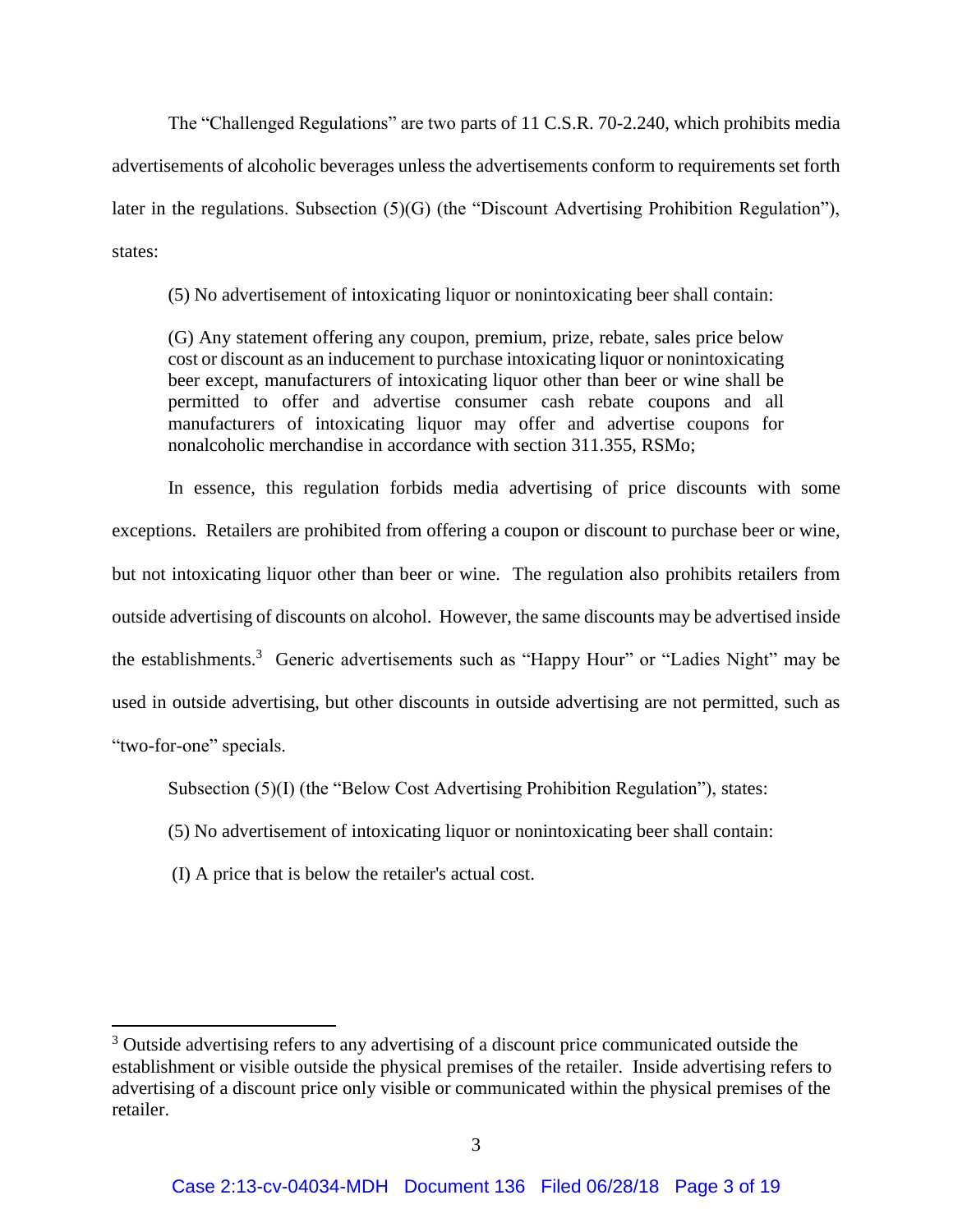The Below Cost Advertising regulation simply prohibits retailers from advertising prices

that are below the retailer's cost. It does not prohibit retailers from selling alcohol at a price below

the retailer's cost.

The statute-in-question (the "Challenged Statute"), Ann. Stat. § 311.070.1 states:

Distillers, wholesalers, winemakers, brewers or their employees, officers or agents shall not, except as provided in this section, directly or indirectly, have any financial interest in the retail business for sale of intoxicating liquors, and shall not, except as provided in this section, directly or indirectly, loan, give away or furnish equipment, money, credit or property of any kind, except ordinary commercial credit for liquors sold to such retail dealers. However, notwithstanding any other provision of this chapter to the contrary, for the purpose of the promotion of tourism, a distiller whose manufacturing establishment is located within this state may apply for and the supervisor of liquor control may issue a license to sell intoxicating liquor, as in this chapter defined, by the drink at retail for consumption on the premises where sold; and provided further that the premises so licensed shall be in close proximity to the distillery and may remain open between the hours of 6:00 a.m. and 1:30 a.m., Monday through Saturday and between the hours of 9:00 a.m. and midnight, Sunday. The authority for the collection of fees by cities and counties as provided in section 311.220, and all other laws and regulations relating to the sale of liquor by the drink for consumption on the premises where sold, shall apply to the holder of a license issued under the provisions of this section in the same manner as they apply to establishments licensed under the provisions of section 311.085, 311.090, or 311.095.

Mo. Ann. Stat. § 311.070.1. The statute in essence prohibits distillers, wholesalers, brewers or

winemakers from providing any financial aid to retailers, including through advertising, except as

provided in Mo. Ann. Stat. § 311.070., section 4(10), which states:

4. Notwithstanding other provisions contained herein, the distiller, wholesaler, winemaker or brewer, or their employees, officers or agents may engage in the following activities with a retail licensee licensed pursuant to this chapter: …

(10) The distiller, wholesaler, winemaker or brewer may in an advertisement list the names and addresses of two or more unaffiliated retail businesses selling its product if all of the following requirements are met:

(a) The advertisement shall not contain the retail price of the product;

(b) The listing of the retail businesses shall be the only reference to such retail businesses in the advertisement;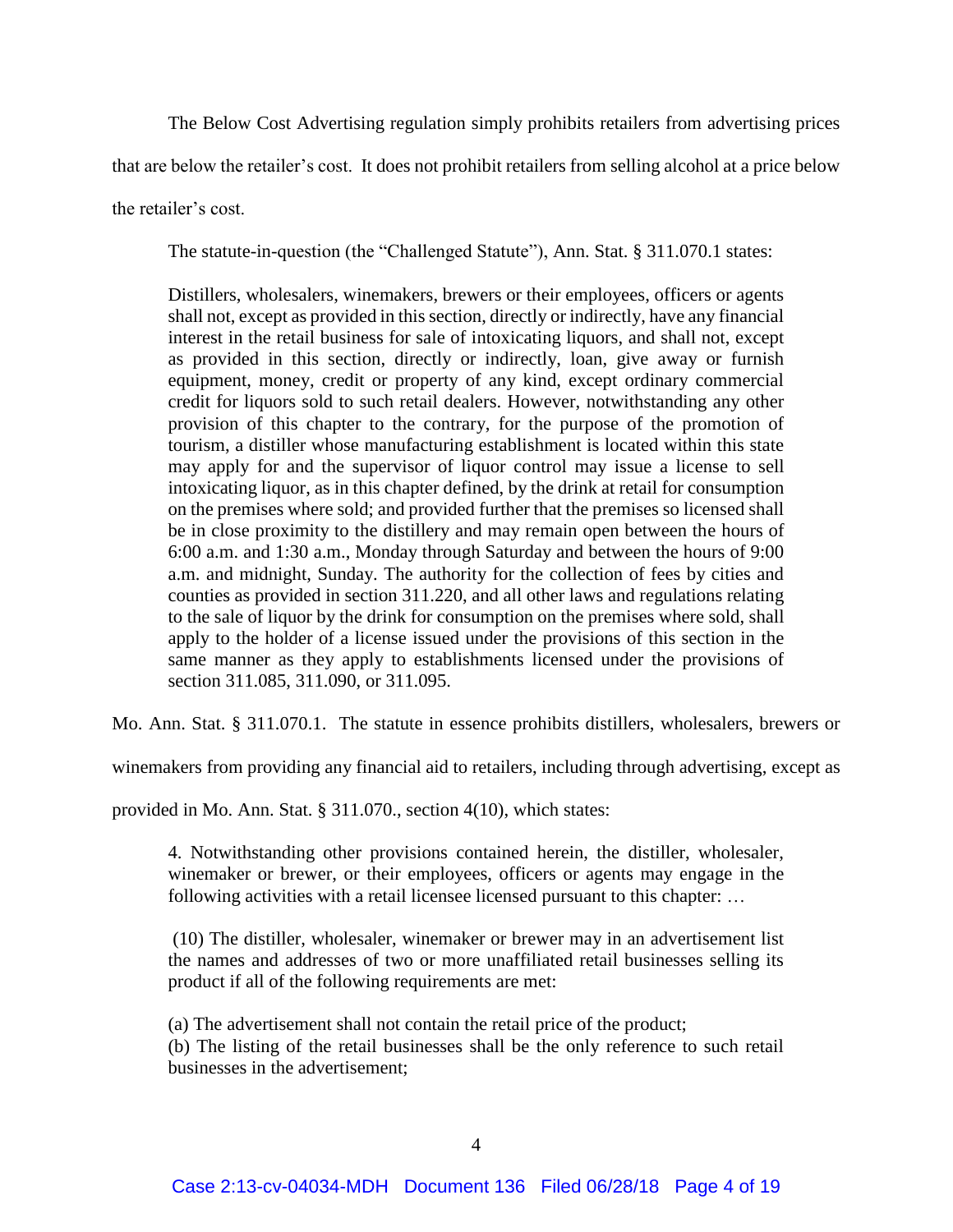(c) The listing of the retail businesses shall be relatively inconspicuous in relation to the advertisement as a whole; and

(d) The advertisement shall not refer only to one retail business or only to a retail business controlled directly or indirectly by the same retail business;

Mo. Ann. Stat. § 311.070.

The exception contained in Section 4(10) allows a producer or wholesaler of alcohol to advertise on behalf of retailers under certain conditions. To meet the requirements of the exception, producers and wholesalers must exclude the retail price of their products from the advertisements if they identify a retailer; must include multiple unrelated retailers if they choose to identify a retailer; and even then, retailers may only be mentioned in an inconspicuous manner.

It is undisputed, that under existing Missouri law, retailers, such as bars and liquor stores, may advertise and promote price discounts for alcoholic beverages *inside* their establishments. Further, while Missouri state regulation 11 C.S.R. § 70-2.240(5)(G) generally bars media advertising of alcoholic beverage price discounts, it explicitly permits manufacturers of intoxicating liquor, other than beer or wine, to both offer and advertise consumer cash rebate coupons. In addition, Missouri permits media advertising of alcoholic beverage price discounts with generic descriptions (e.g., "Happy Hour" and "Ladies Night"), but does not allow specific prices to be used.

Finally, violations of the regulations or statute may result in fines and penalties, the suspension or revocation of alcoholic sales licenses, and/or misdemeanor criminal prosecutions. See Mo. Ann. Stat. §§ 311.660, 311.868, and 311.880. All these remedies have been enforced by the State.

#### **DISCUSSION**

To begin, "the parties agree the challenged provisions regulate commercial speech." See *Missouri Broadcasters Association v. Lacy*, 846 F.3d at 300. "The First Amendment 'accords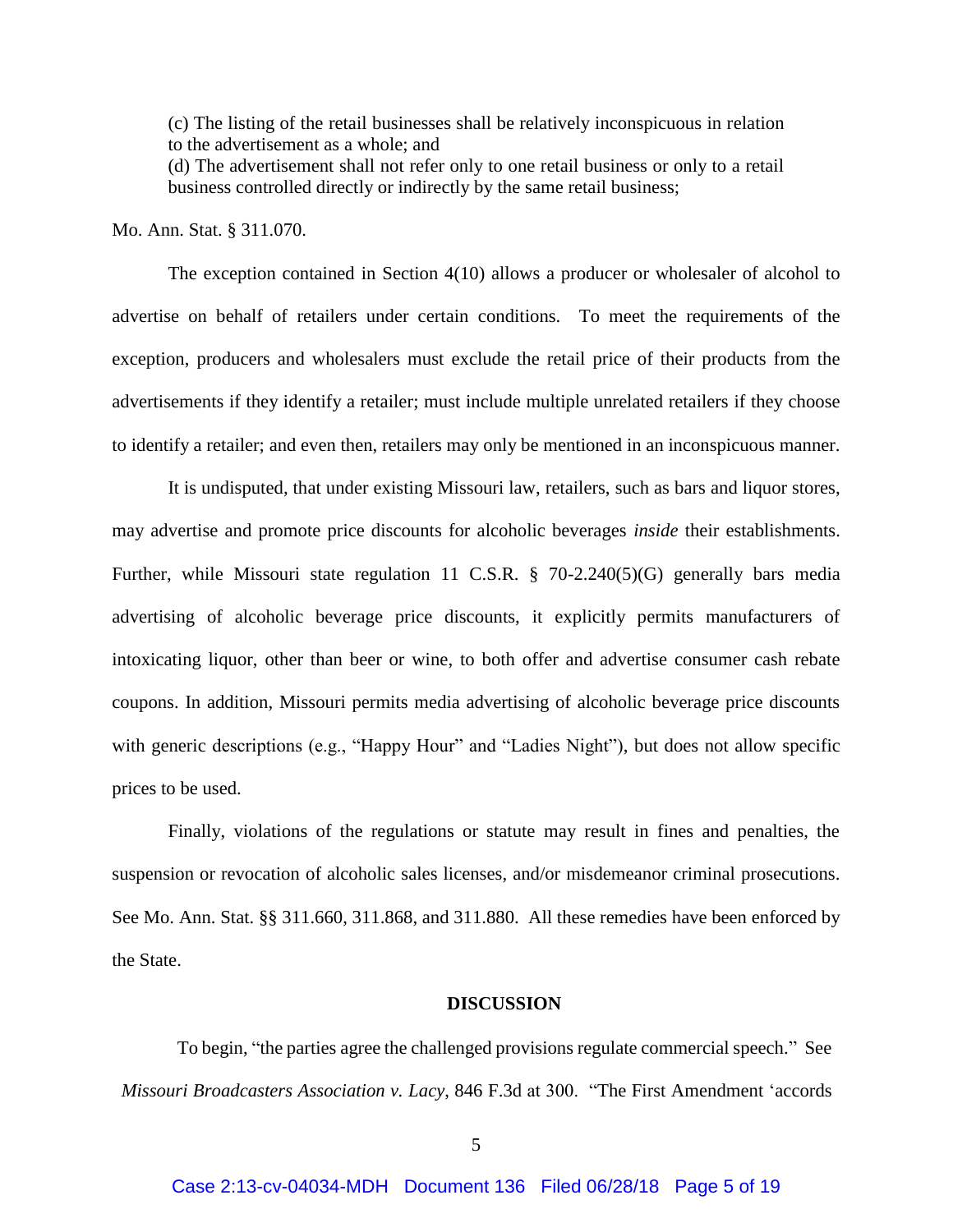a lesser protection to commercial speech than to other constitutionally guaranteed expression.'" *Id.* (citing *Cent. Hudson Gas & Elec. Corp. v. Pub. Serv. Comm'n of New York,* 447 U.S. 557, 563, 100 S. Ct. 2343, 2347, 65 L. Ed. 2d 341 (1980)). In *Central Hudson*, the Supreme Court identified four considerations to determine the constitutionality of laws burdening commercial speech: "(1) whether the commercial speech at issue concerns unlawful activity or is misleading; (2) whether the governmental interest is substantial; (3) whether the challenged regulation directly advances the government's asserted interest; and (4) whether the regulation is no more extensive than necessary to further the government's interest." *Id.* (citing *1–800–411–PAIN Referral Serv., LLC v. Otto*, 744 F.3d 1045, 1055 (8th Cir. 2014)); see also *44 Liquormart, Inc.*  v. *Rhode Island*, 517 U.S. 484 (1996).<sup>4</sup> Here, the Eighth Circuit has stated, "The interest in Missouri's Liquor Control Law, the greater statutory scheme within which the challenged restrictions are situated, is "to promote responsible consumption, combat illegal underage drinking, and ... maintain[ ] an orderly marketplace." Mo. Ann. Stat. § 311.015.

The Court finds there is a substantial government interest in both dissuading overconsumption of alcohol and combating underage drinking, and Plaintiffs acknowledge the State has these substantial interests. Significant health and public safety interests are clearly involved in both. Further, while Plaintiffs do not concede that the State has a substantial interest in maintaining an orderly marketplace, for the reasons set forth herein, the Court finds that there is also a substantial State interest in maintaining an orderly marketplace. Therefore, the Court's decision here focuses its analysis under *Central Hudson's* third and fourth factors and whether

<sup>&</sup>lt;sup>4</sup> There is no claim that the advertising prohibited by these regulations and statute are unlawful or misleading. The parties agree that the advertising at issue contains truthful information.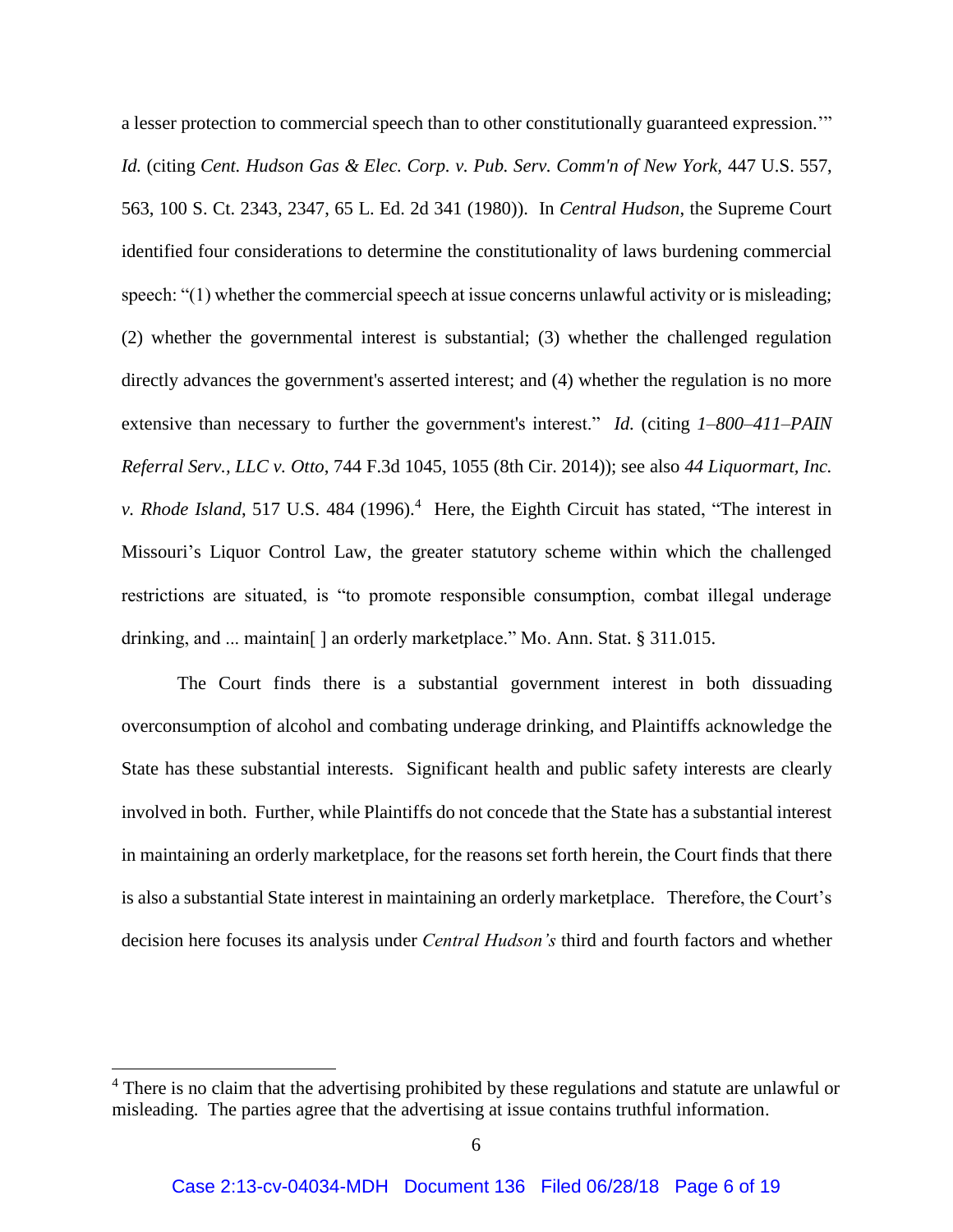the regulations and statute at issue: 1) directly advance the state's substantial interests; and/or 2) are no more extensive than necessary.

## **I. THE REGULATIONS - Subsection (5)(G) (the "Discount Advertising Prohibition Regulation") and Subsection (5)(I) (the "Below Cost Advertising Prohibition Regulation").**

In support of their claims, Plaintiffs argue the regulations prohibit truthful, nonmisleading commercial speech and restrict the flow of truthful information to potential customers. *Missouri Broadcasters Ass'n v. Lacy*, 846 F.3d at 299. Plaintiffs also argue there is no evidence that the regulations significantly impact overconsumption of alcohol or underage drinking. They further claim that the state is inconsistent in its enforcement of the regulations and therefore cannot show the regulations directly advance the State's interest. Finally, Plaintiffs claim the State cannot establish that the regulations are no more extensive than necessary to serve its substantial interest. *Id.* In response, Defendants simply argue that the statute and regulations directly advance the State's interest and do not violate the First Amendment.

Under the applicable legal framework, and as admitted by the State, the State has the burden to prove that the regulations directly advance the State's substantial interests and that the regulations are no more extensive than necessary to further the state's interest. *Id.* at 301 (citing *Greater New Orleans Broad. Ass'n, Inc. v. United States*, 527 U.S. 173, 188, 119 S.Ct. 1923, 144 L.Ed.2d 161 (1999)) (quoting *Edenfield v. Fane*, 507 U.S. 761, 771, 113 S.Ct. 1792, 123 L.Ed.2d 543 (1993)); see also *Utah Licensed Beverage Ass'n v. Leavitt*, 256 F.3d 1061, 1070– 71 (10th Cir. 2001) ("The Supreme Court has stated that '[t]he party seeking to uphold a restriction on commercial speech carries the burden of justifying it.'") (internal citation omitted). "This burden 'is not satisfied by mere speculation or conjecture.'" *Utah Licensed Beverage*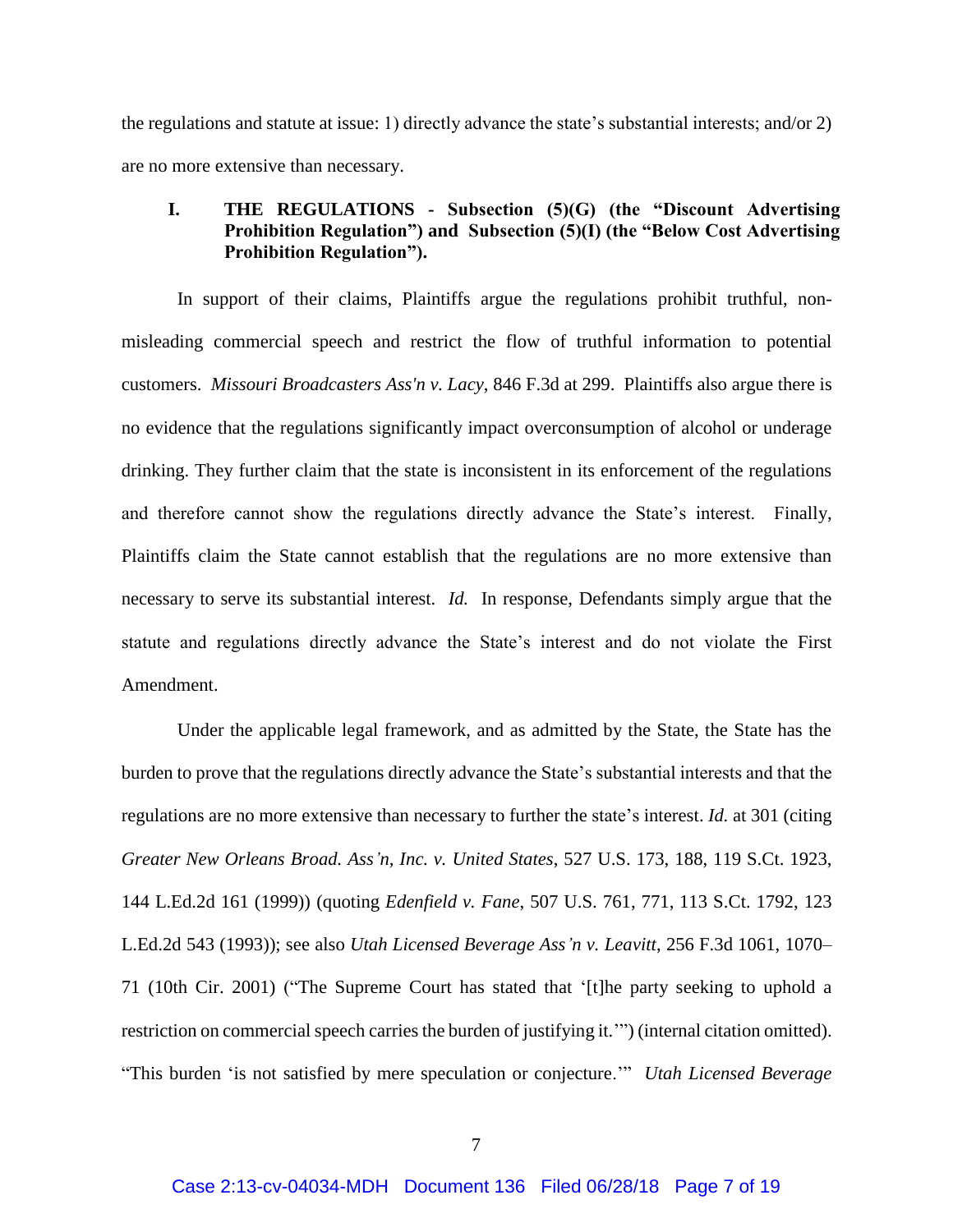*Ass'n v. Leavitt*, 256 F.3d at 1070–71. The State "must demonstrate that the harms it recites are real and that its restriction will in fact alleviate them to a material degree." *Id.* (internal citation omitted).

### **A. The Government Has Failed To Meet Its Burden Of Establishing That The Regulations Directly Advance The State's Asserted Interest.**

In determining whether the regulations directly advance the substantial interest of discouraging overconsumption of alcohol and preventing underage drinking, the Court considers "the relationship between the harm that underlies the State's interest and the means identified by the State to advance that interest." *Id.* (citing *Lorillard Tobacco Co. v. Reilly,* 533 U.S. 525, 555, 121 S.Ct. 2404, 150 L.Ed.2d 532 (2001)). Defendants have the burden of proof and "'must demonstrate that the harms [they] recite[ ] are real and that [defendants'] restriction will in fact alleviate them to a material degree.'" *Id.* (citing *Greater New Orleans Broad. Ass'n, Inc.* 527 U.S. at 188) (quoting *Edenfield v. Fane*, 507 U.S. at 771). "The need for the State to make such a showing is particularly great given the drastic nature of its chosen means—the wholesale suppression of truthful, nonmisleading information." *44 Liquormart, Inc. v. Rhode Island,* 517 U.S. at 505. ("Accordingly, we must determine whether the State has shown that the price advertising ban will significantly reduce alcohol consumption."). "A speech regulation may not be sustained if it provides only ineffective or remote support for the government's purpose." *Utah Licensed Beverage Ass'n v. Leavitt,* 256 F.3d at 1071 (internal citation omitted).

The State's interest involves significant health and public safety issues for the citizens of Missouri. To pass constitutional muster under the *Central Hudson* analysis, the regulations at issue must directly advance the State's interest in either discouraging overconsumption of alcohol or preventing illegal underage drinking. The State has the burden to establish the relationship between the potential harm identified and the means set forth in the statute and regulations to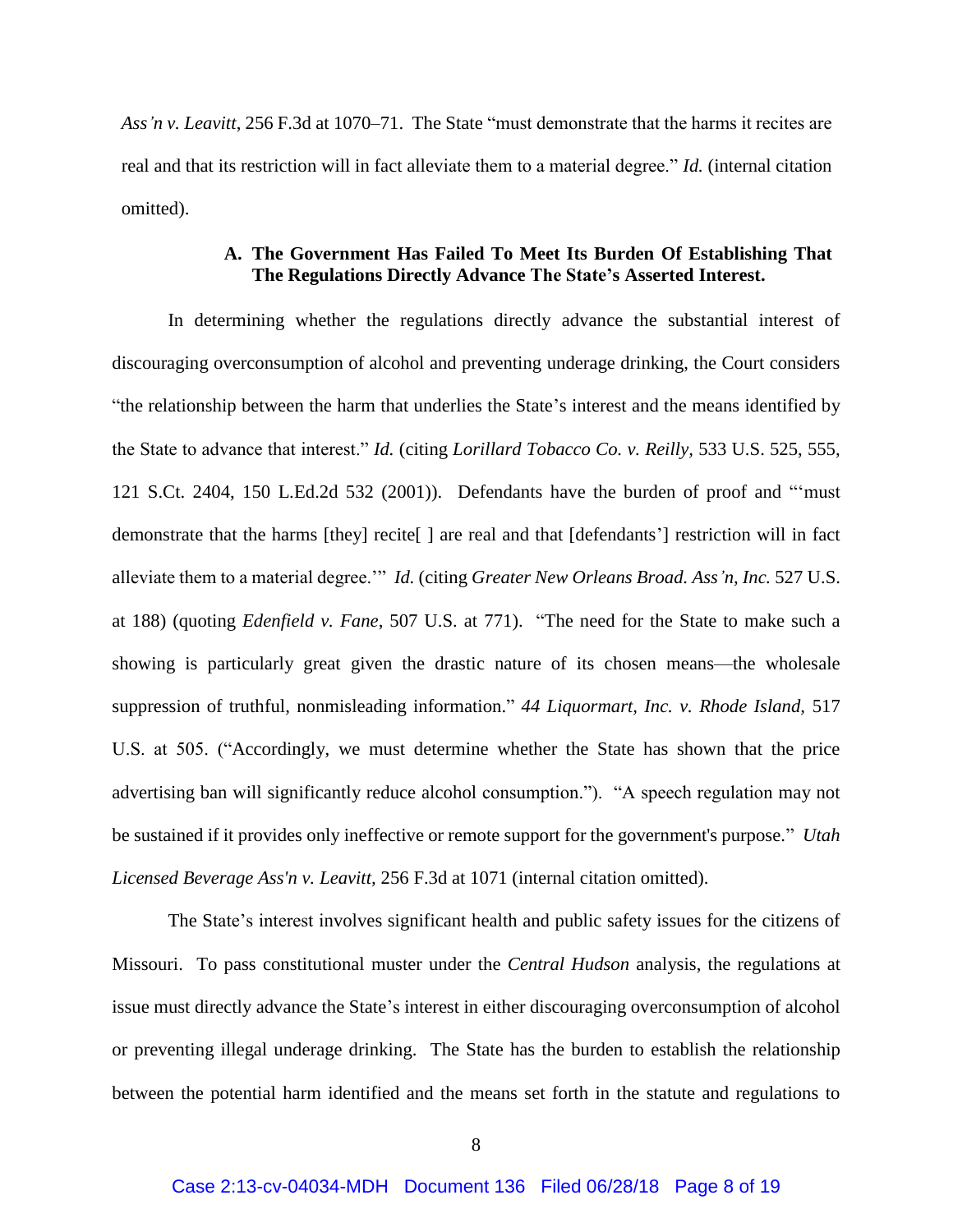advance that interest in order to meet the *Central Hudson* test. *Missouri Broadcasters Ass'n v. Lacy*, 846 F.3d at 301 (citing *Lorillard Tobacco Co. v. Reilly*, 533 U.S. 525, 555, 121 S. Ct. 2404, 150 L.Ed2d 532 (2001)). The State must further demonstrate that the statute and regulations will, in fact, advance the State's substantial interest by addressing the potential harms to a material degree. *Id.* (internal citation omitted). Simply stated, the State must show that prohibiting advertising of discount prices and below-cost alcohol directly reduces overconsumption of alcohol and underage drinking.

While the burden of proof is on Defendants, Plaintiffs submitted credible and substantial evidence, through their expert witness, that that there is in fact no demonstrative relationship between media advertising of alcohol and overall consumption rates or underage drinking. Plaintiffs' evidence demonstrated that advertising significantly affected the brand and type of alcohol sold, but did not statistically impact the total amount of alcohol consumed by individuals. In fact, Plaintiffs submitted convincing evidence that increases in overall alcohol advertising expenditures have occurred while the per capita consumption of alcohol has actually declined. The State failed to present any evidence contradicting the testimony, empirical studies, and statistical analysis relied on by Plaintiffs' expert. Further, the State offered no empirical or statistical evidence, study, or expert opinion demonstrating how these regulations further protect the State's interest.<sup>5</sup> For example, the State did not present evidence showing overconsumption or underage drinking is less frequent in Missouri than in states without similar advertising restrictions. The State did not produce evidence that the rate of overconsumption or underage drinking decreased

 $\overline{\phantom{a}}$ 

<sup>&</sup>lt;sup>5</sup> The State discussed a 2003 Kuo study during the cross examination of Plaintiffs' expert witness. However, the study was not admitted as evidence. The testimony regarding the study was that it examined establishments that sold alcohol within 2 miles of colleges. Plaintiffs' expert witness opined that the study only addressed advertising in establishments and on the windows of establishments, but did not relate to mass media price advertising.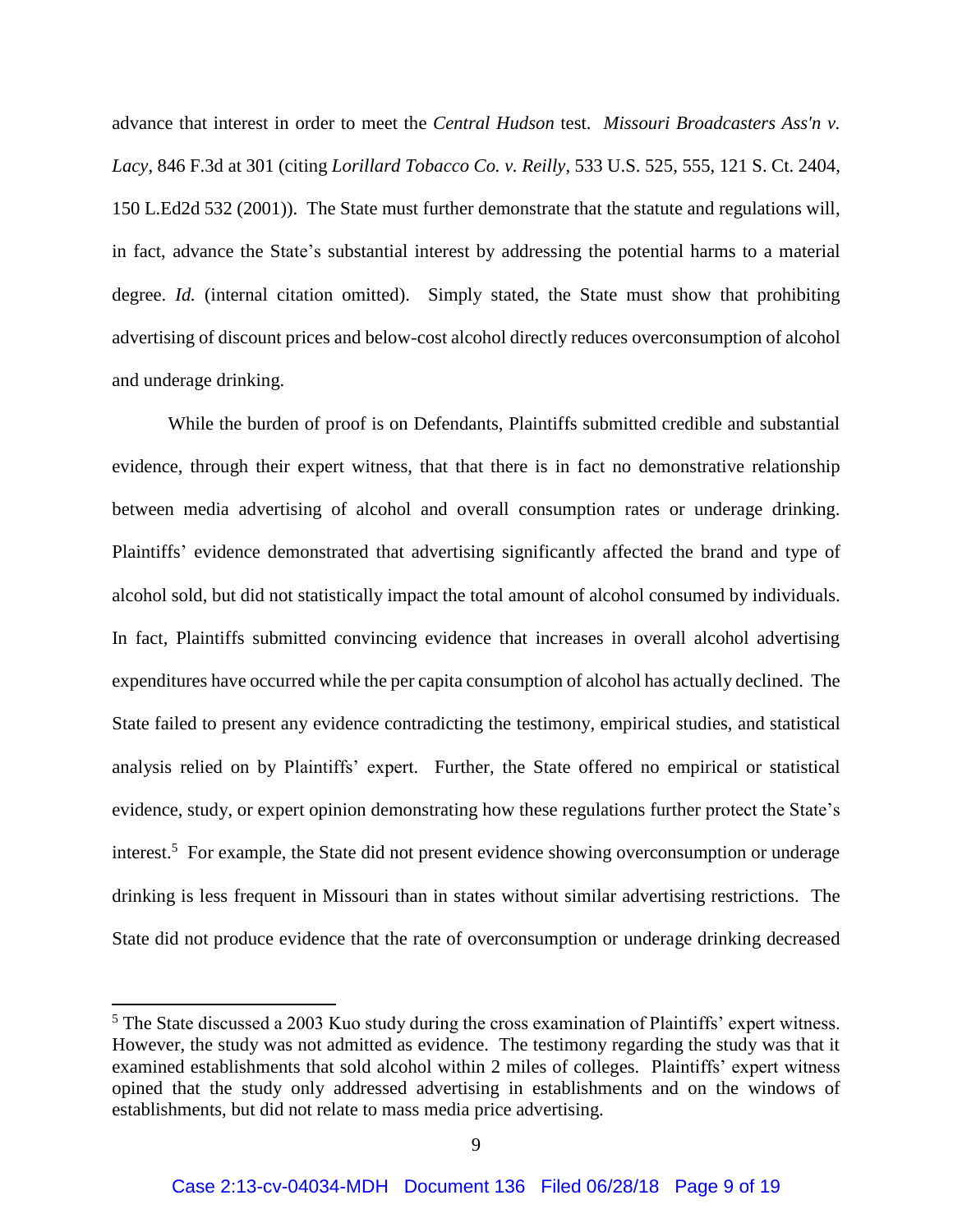when the challenged regulations were adopted in Missouri. As a result, the Court finds the State has provided no evidence that the challenged regulations significantly advance a substantial State interest. The State failed to meet its evidentiary burden.

The State's regulatory scheme is, at best, inconsistent if designed to reduce overconsumption and underage drinking. The State allows discount priced alcohol to be sold at retail establishments in Missouri. While the regulations at issue prohibit discount advertising *outside* a retailer, the discounted prices are allowed and can be advertised once a consumer is *inside* the establishment. As a result, consumers already motivated to go inside an establishment are thus allowed to have knowledge of, and take advantage of, the discounted price and sale. This is far more likely to lead to overconsumption than general media advertising.

The State's scheme has other inconsistencies. While the regulations prohibit the advertising of some sales, such as two-for-one specials, going out of business sales for a local wine store, or a coupon for a free drink with the purchase of a meal, the State allows other generic advertising of discounts of alcohol, including "happy hours" and "ladies' night" advertisements. The State also allows for coupons to be used for the sale of some types of alcohol, but not others. As identified by Plaintiffs there are glaring inconsistencies in the regulations as applied, and lead to serious questions as to whether the regulations even intend to *directly* advance its substantial interest in reducing overconsumption and underage drinking.

The Court also notes Missouri's neighboring states do not have the same prohibitions on alcohol advertising that Missouri imposes. Since a significant portion of Missouri citizens are subjected to advertising in their neighboring states, such as Kansas, Arkansas, Illinois and Iowa, the impact the Missouri regulations have on the State's interest are even further minimized. The advertising restrictions adversely impact Missouri establishments' competitive position in those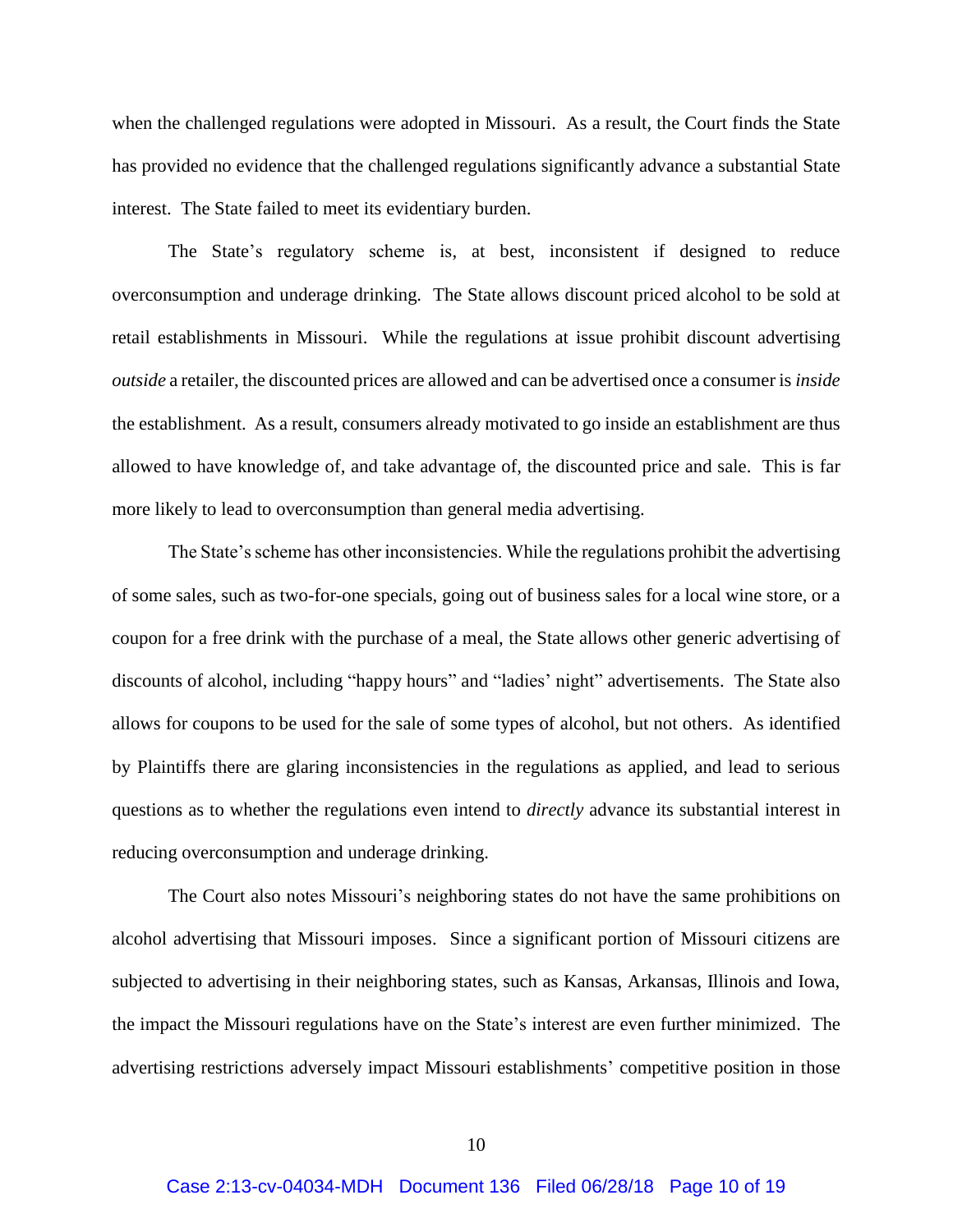areas by depriving consumers of truthful comparative pricing information for Missouri establishments.

Here, this Court agrees, and Plaintiffs have established, that "the multiple inconsistences within the regulations poke obvious holes in any potential advancement" of the State's interest, "to the point the regulations do not advance the interest at all." *Missouri Broadcasters Ass'n v. Lacy*, 846 F.3d at 301. Therefore, based on the record before the Court, the Court finds the State has failed to meet its burden of establishing that the regulations directly advance the State's asserted interest.

# **B. The Government Has Failed To Meet Its Burden Of Establishing That The Regulations Are No More Extensive Than Necessary To Further The Government's Interest.**

Under *Central Hudson* factor number 4, the Court must look to whether there are alternatives that directly advance the asserted interests in a manner that is less intrusive to Plaintiffs' First Amendment Rights. See *Cent. Hudson Gas & Elec. Corp. v. Pub. Serv. Comm'n of New York,* 447 U.S at 564-566. The "regulation of speech cannot be sustained unless there is evidence that the state 'carefully calculated the costs and benefits associated with the burden on speech imposed' by the regulations*." Utah Licensed Beverage Ass'n v. Leavitt,* 256 F.3d at 1075 (citing *Lorillard Tobacco Co. v. Reilly,* 121 S.Ct. at 2425). The Court finds the State cannot meet its burden under *Central Hudson* factor number 4.

Plaintiffs' evidence establishes that the State's interest in discouraging the overconsumption of alcohol and combating illegal underage drinking can be obtained from less restrictive alternatives that may actually have a much greater effectiveness than the existing regulations. Plaintiffs' evidence established that educational programs have been found to be effective in promoting the State's interests, especially as it relates to driving while under the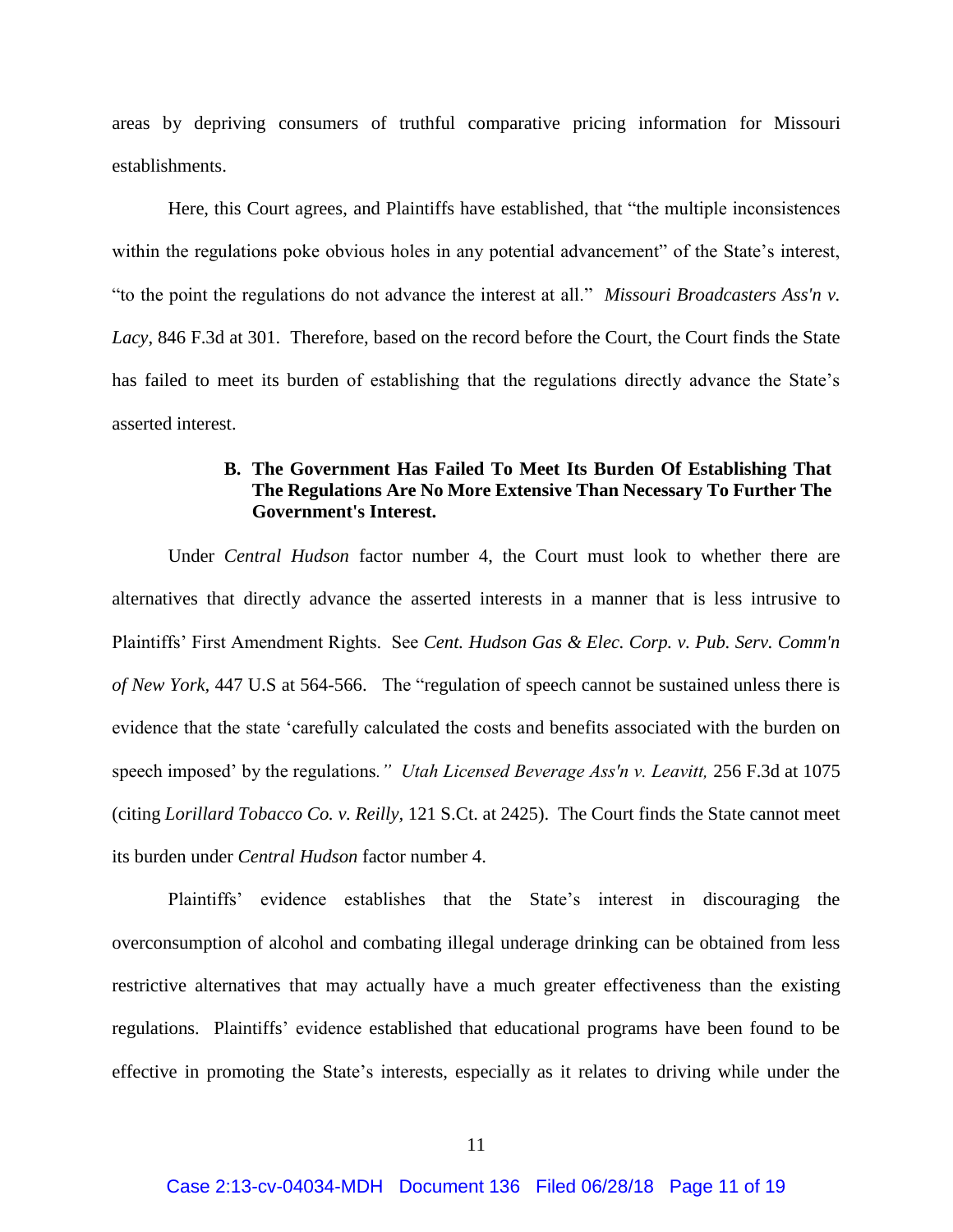influence. In fact, the evidence presented at trial indicates that if the State provided additional funding for these awareness programs it would further promote the State's interest in preventing underage drinking and preventing the overconsumption of alcohol. Defendants failed to offer evidence to contradict this. In fact, the State's own evidence demonstrated the effectiveness of educational programs in preventing underage drinking and also reinforced the need for, and direct benefits which would be derived from, committing additional resources to those programs. The Chief of Enforcement for the Missouri Division of Alcohol and Tobacco Control testified that his division is authorized 14 agents, all with prior law enforcement experience. His agents spend about 95 percent of their time on licensing and only 5 percent of their time on enforcement. The Chief stated he would like the Division's agents to spend 50 percent of their time on enforcement and 50 percent of their time on licensing.

Another alternative raised by Plaintiffs, and supported by the evidence presented, is an increase in the State's excise tax on alcohol that could further the government's interest. An overall increase in the cost of alcohol would, based on the evidence, likely reduce overall alcohol consumption. 6 Such a tax could, at least theoretically, advance the State's interest in reducing the overconsumption of alcohol and underage drinking.

From the record, the Court finds the State has multiple non-speech-suppressive alternatives that could directly advance the State's interests in reducing overconsumption and underage drinking. Alternatives include, but are not limited to: (1) an increase in taxes of alcohol; (2) direct controls on pricing; (3) development and full funding of educational campaigns concerning the problems of excessive and underage drinking; (4) a ban on promotions on alcohol in the entirety;

 $\overline{\phantom{a}}$ 

<sup>6</sup> The State's tax rates on alcohol are low compared to other states.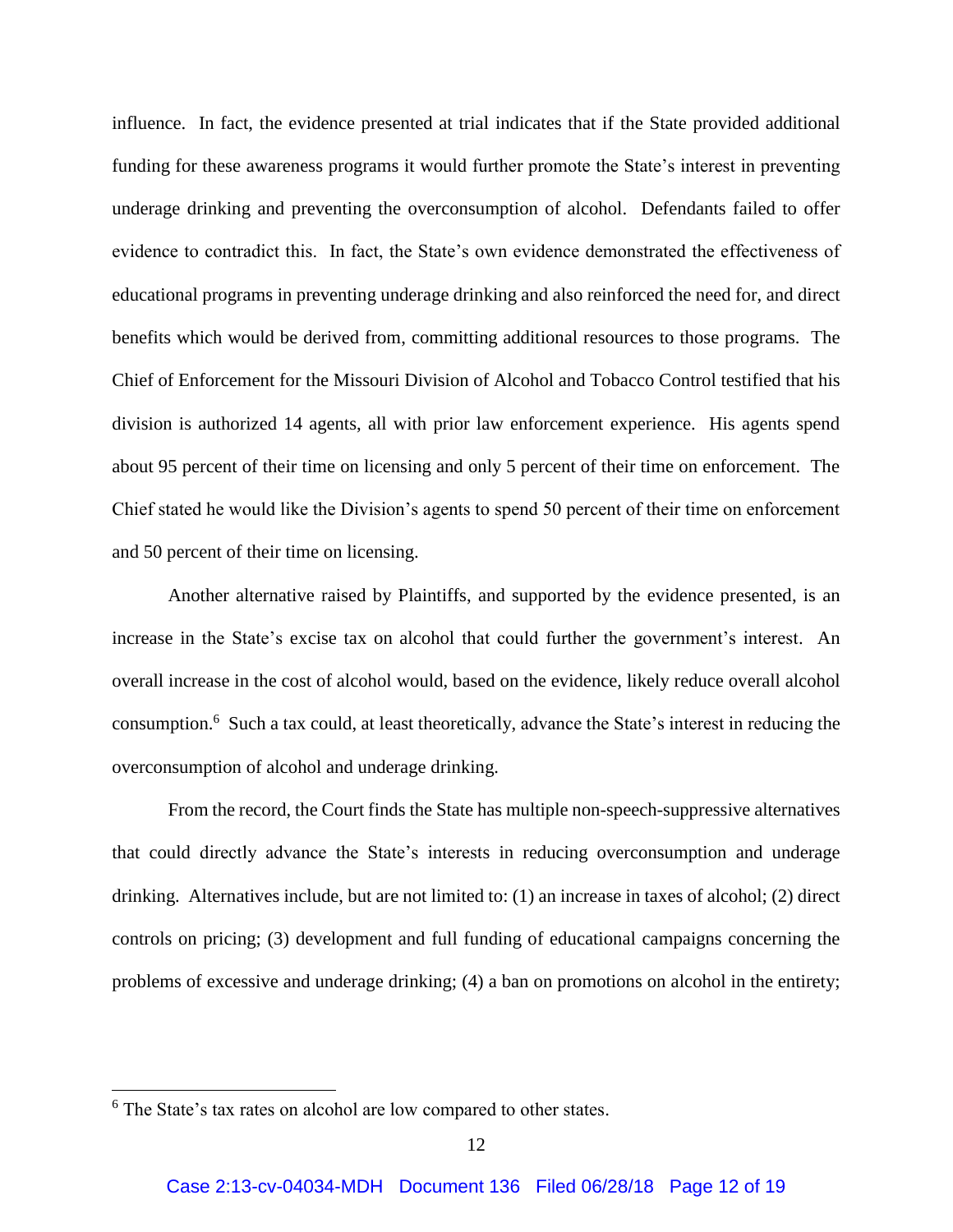(5) enhancement of enforcement penalties; or (6) implementation of one or more of the foregoing alternatives within a 2-mile radius of colleges instead of the entire state.

The Court finds Plaintiffs have presented sufficient evidence that there are reasonable alternatives, including those stated herein, to the challenged restrictions that the State could have enacted that are less intrusive to Plaintiffs' First Amendment rights. See *44 Liquormart, Inc. v. Rhode Island*, 517 U.S. at 507 (suggesting limiting alcohol purchases by heavily taxing and/or regulating alcohol or developing educational campaigns about the effects of alcohol as alternatives to Rhode Island's blanket ban on advertising the price of alcohol). The State provided no evidence to contradict the possible effectiveness of these alternatives.

Therefore, for the reasons set forth herein, the State has failed to meet its burden at step four and cannot establish that the regulations are no more extensive than necessary to further its interest.

#### **II. THE STATUTE.**

Plaintiffs contend the Challenged Statute prohibits truthful, non-misleading commercial speech and restricts the flow of truthful information to potential customers. In addition, Plaintiffs argue the statute is unconstitutional because it compels speech and association by requiring producers and wholesalers to list more than one retailer on advertisements, if they chose to list any retailer at all. Defendants argue the State has a substantial interest in maintaining an orderly marketplace by maintaining a three-tier separation and preventing undue influence over retailers.

The statute states, in part, "Distillers, wholesalers, winemakers, brewers or their employees, officers or agents shall not, except as provided in this section, directly or indirectly, have any financial interest in the retail business for sale of intoxicating liquors, . . . ." Mo. Ann. Stat. § 311.070.1. The statute dictates how distillers and wholesalers may advertise retailers selling their products. *Missouri Broadcasters Ass'n v. Lacy*, 846 F.3d at 298. Producers and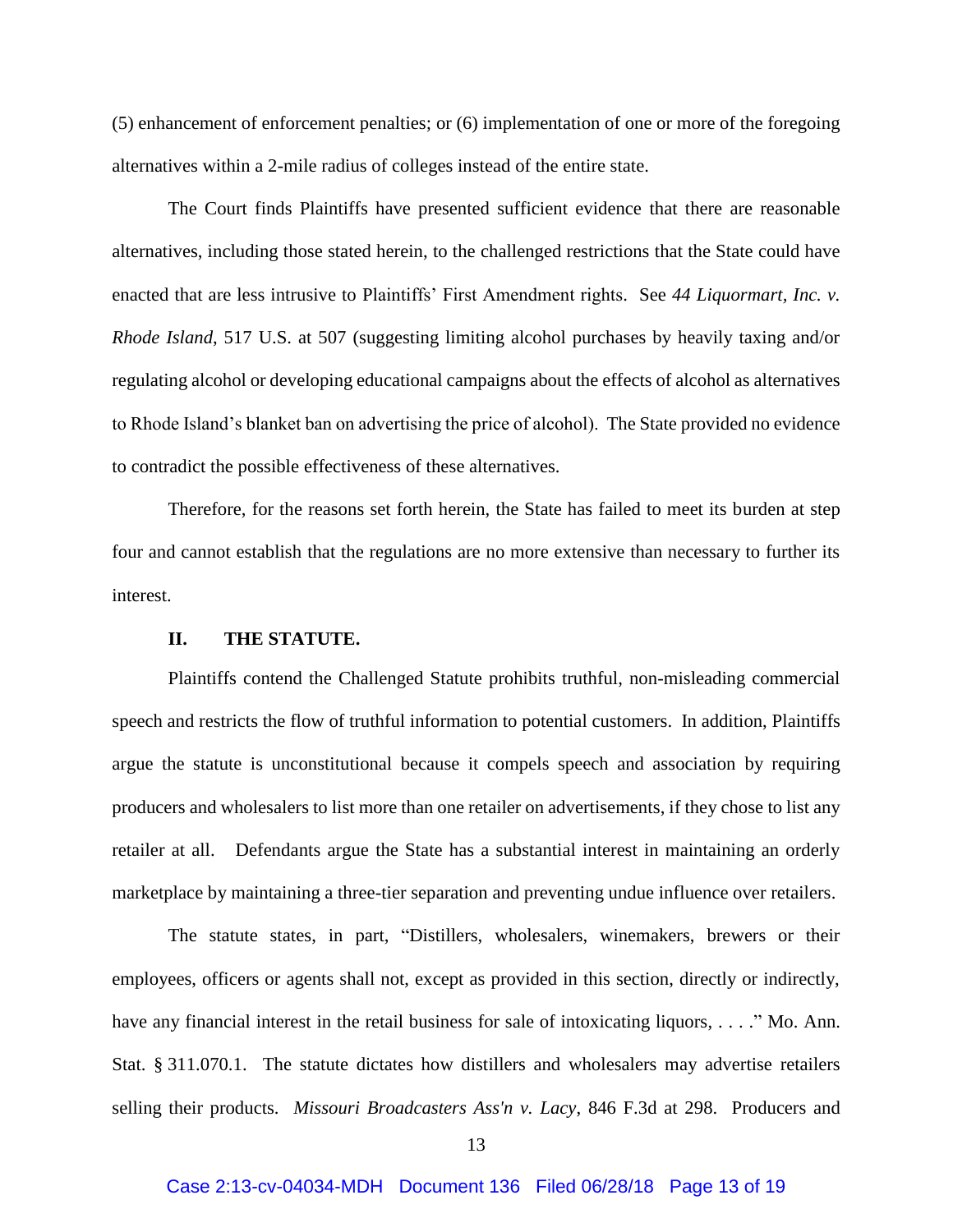wholesalers are required, if they choose to list any retailers in an advertisement, to exclude the retail price of the product from the advertisement, to list multiple unaffiliated retailers, and to make the listing inconspicuous. *Id.* at 299.

As previously stated, the Court finds that preventing the overconsumption of alcohol, preventing illegal underage drinking, and maintaining an orderly marketplace are substantial state interests. Alcohol manufacturing, wholesale distribution, and retail sales, are part of a significant industry with a large economic impact and significant potential social consequence. A consistent regulatory scheme, maintaining a distinct three-tier system separating manufacturing, wholesalers, and retailers from financial intermingling, could provide benefits to Missouri consumers by maintaining competition at the retail level. As such, the Court finds the first two *Central Hudson* factors have been met and analyzes whether the Challenged Statute: 1) directly advances its substantial interests; and/or 2) is no more extensive than necessary.

### A. **The Government Has Failed To Meet Its Burden Of Establishing That The Statute Directly Advances The State's Asserted Interest.**

As set forth in the Eighth Circuit's opinion, "Missouri's Liquor Control Law establishes restrictions on retailers, wholesalers, and producers exchanging money to promote the responsible consumption of alcohol and other state policy interests." *Missouri Broadcasters Ass'n v. Lacy*, 846 F.3d at 302. "The challenged statute is an exception to those restrictions." *Id.* (citing Mo. Ann. Stat. § 311.070.1). The Eighth Circuit noted, "the statute does nothing to further the interest in maintaining an orderly marketplace and actually weakens the impact of the overall statutory scheme because this statute is an exemption to the restrictions preventing retailers, wholesalers, and producers from becoming financially entangled." *Id. See* Mo. Ann. Stat. §§ 311.070.1, 311.070.4(10).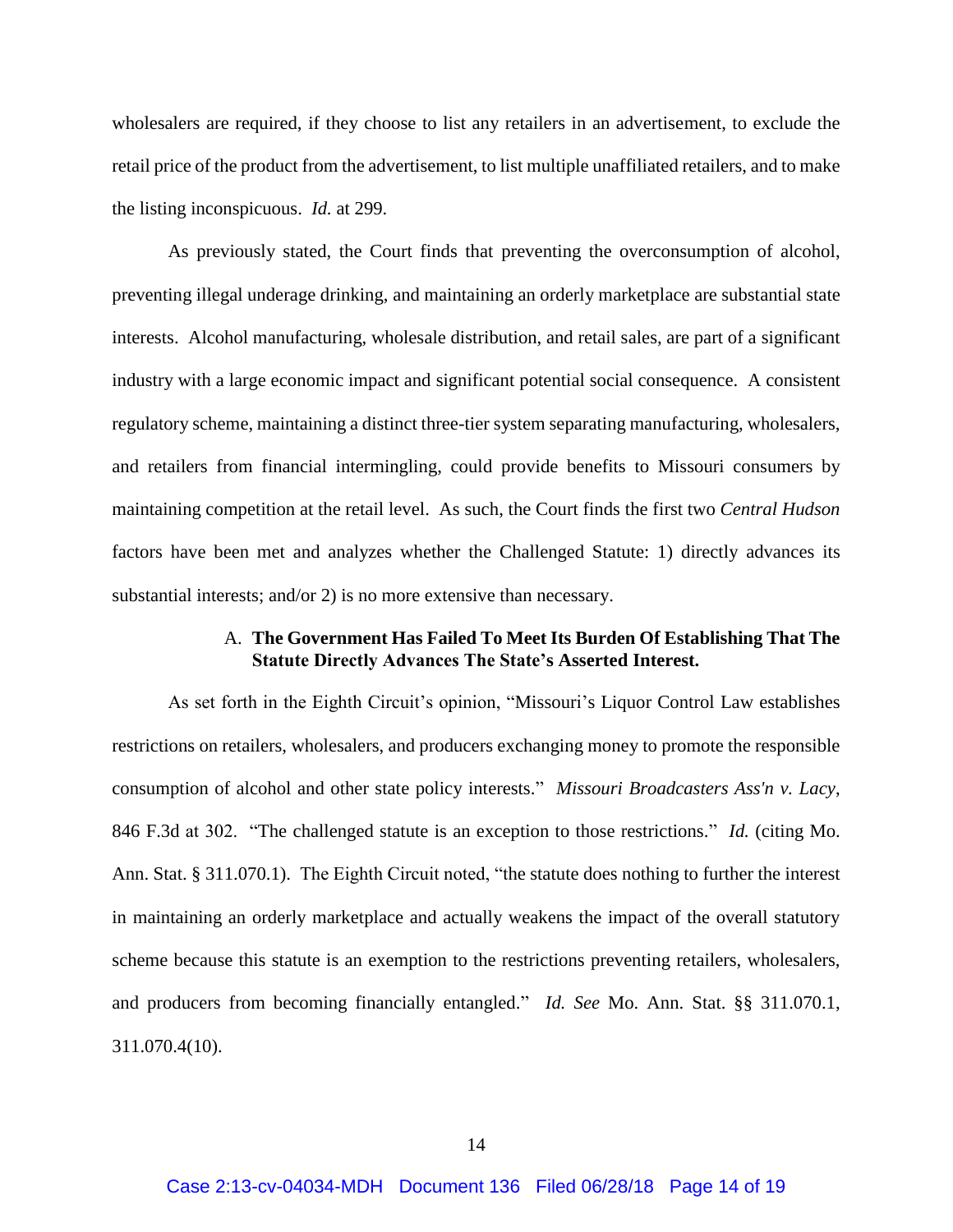In essence, the three tier system the State is promoting is a measure to keep the manufacture and wholesale tiers from controlling or dominating the retail tier. Therefore, the State believes the three tier system maintains an orderly marketplace by prohibiting vendor paid advertisements and cooperative advertisements. The State's purported goal is to restrict manufacturers and wholesalers from comingling with, or picking favorites among, retailers. The intent is to prevent restrictions of competition and/or prevent wholesalers from gaining fiscal control of retailers' sales tactics or strategies.

Missouri's Challenged Statute, similar to the regulations discussed herein, is also filled with exceptions and inconsistencies adopted piecemeal over time. For example, the State permits Missouri based wineries to comingle all three tiers, including producing wine, wholesaling wine, and retailing wine. *See* Mo. Ann. Stat. §§ 311.190.1 and 311.070.11. Further, Missouri allows out of state wineries to make direct retail sales to Missouri residents and consumers. Distillers of spirits and microbrewers are allowed to sell their own produced liquor or beer through retail businesses on their premises, again comingling the three tiers the Statute is argued to protect. Plaintiffs provided numerous examples, such as these, demonstrating how the three tier regulatory system has been blurred, if not wholly abandoned.

The Challenged Statute generally prohibits distillers, wholesalers, brewers, or winemakers from providing advertising, financial assistance, or incentives to retailers through advertising.<sup>7</sup> However, even the Statute itself contains numerous exceptions to this general rule. These exceptions apply to both advertising restrictions and to prohibitions on providing financial incentives and assistance to retailers. As described above, a distiller, wholesaler, brewer, or

 $<sup>7</sup>$  The Challenged Statute restricts truthful fact-based advertising and therefore, infringes on</sup> commercial speech and is subject to First Amendment protection under the *Central Hudson* test.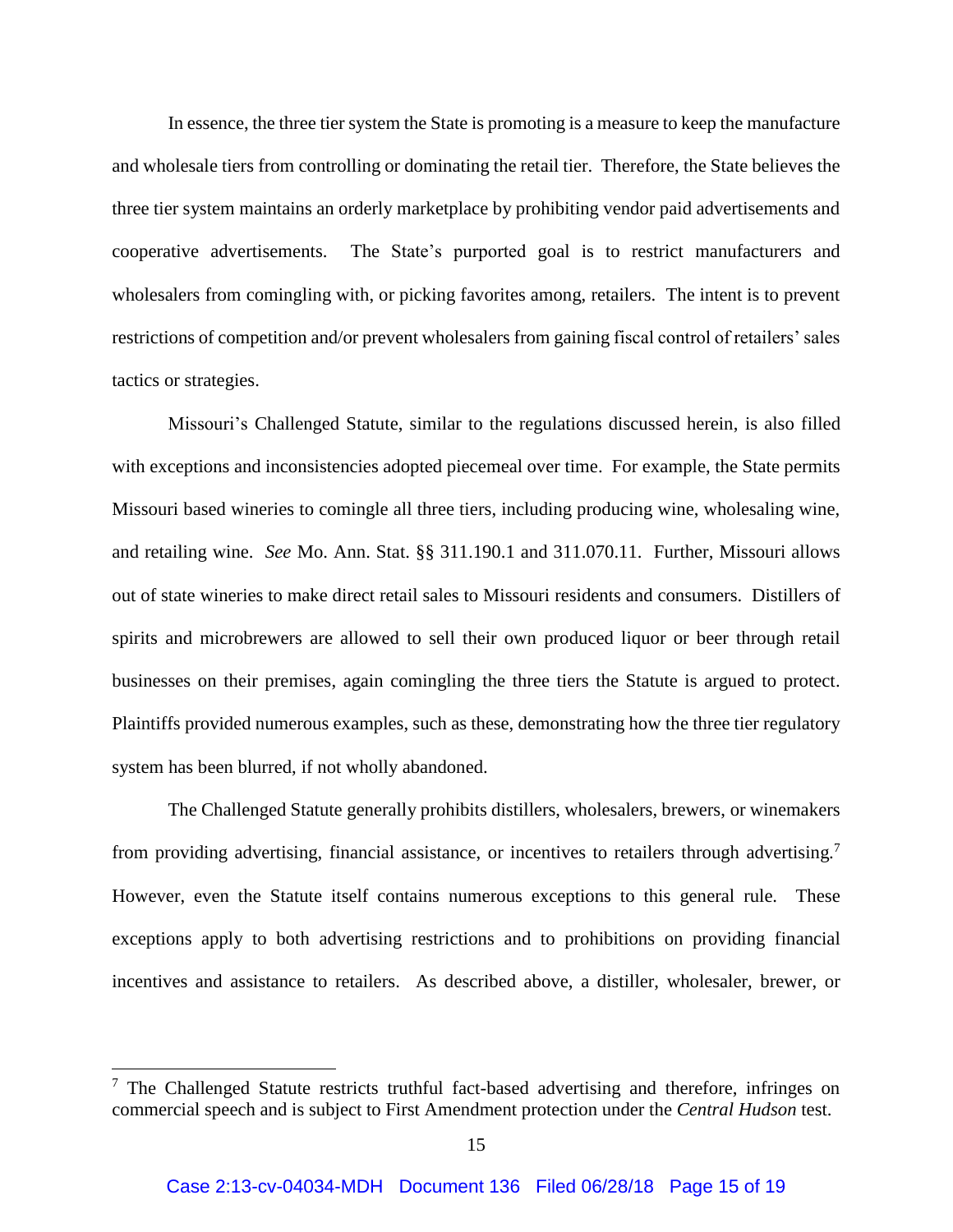winemaker may advertise on behalf of a retailer if the advertisement refers to multiple retailers, does not include the retail price, and only identifies the retail businesses in an inconspicuous manner.

In addition, wholesalers are permitted to provide other financial incentives to retailers, including barware, mirrors, or other tangible goods to be placed inside the retail establishments, that in essence provide advertising of the wholesaler's products. These types of "incentives" expressly permit some financial commingling of the wholesale and retail tiers of the liquor industry and contradict the State's asserted interest in maintaining a separate three tier marketplace. In response to Plaintiffs' evidence, the State has provided no explanation as to why advertising commingling would disrupt the State's regulatory scheme, while these other instances of financial commingling that are allowed under the State's statutes and regulations do not.

The Court finds the State cannot meet its burden to establish that the Statute directly advances a substantial interest. The infringement of Plaintiffs' First Amendment rights clearly exceeds any direct benefit to maintaining what is left of the three tier regulatory scheme.<sup>8</sup> As a result, the State has failed to establish how the Challenged Statute directly advances its substantial interests.

## B. **The Government Has Failed To Meet Its Burden Of Establishing That The Statute Is No More Extensive Than Necessary To Further The Government's Interest.**

The Court finds that the Challenged Statute is not narrowly tailored to the State's substantial interests. Here, the only issue addressed by the statute is cooperative advertising. The

<sup>&</sup>lt;sup>8</sup> In essence, the State's interest in maintaining an orderly marketplace through a three tier system has certainly been blurred, if not eliminated, for certain entities based on the various exemptions, including those for distilleries, breweries, and Missouri wineries.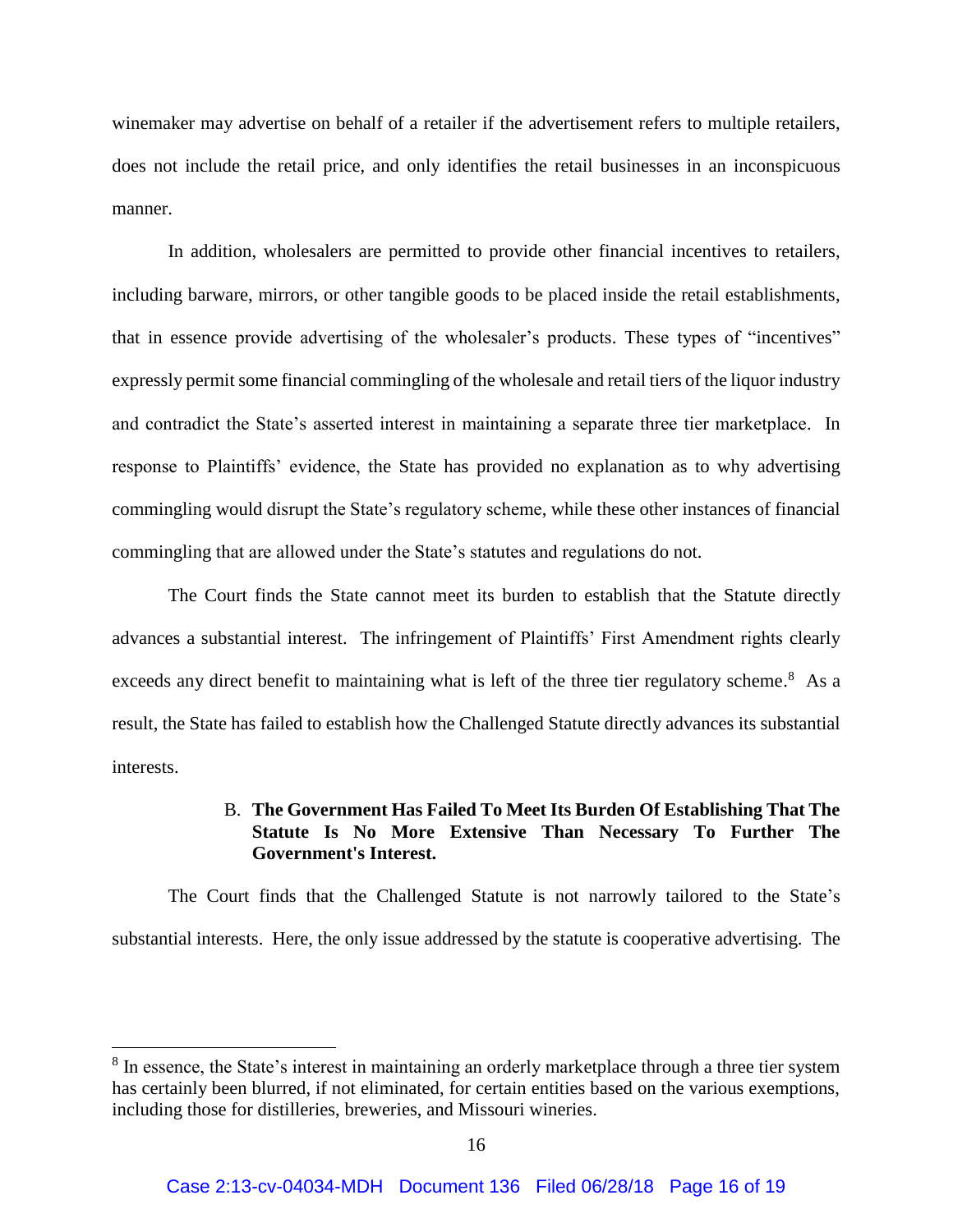State has alternative non-speech-suppressive alternatives that are available to meet the State's interest in maintaining an orderly marketplace.

For example, the State may police rather than ban intra-tier advertising arrangements. *See e.g., Retail Digital Networks, LLC v. Appelsmith, 810 F.3d 368, 653 (9<sup>th</sup> Cir. 2016). Further, other* alternatives exist, such as restoring the three tier separation by taking away other exceptions that do not affect First Amendment speech, while maintaining some level of control over supplier payments to retailers. The State could monitor wholesale and producer advertising and any cooperative advertising payments through a self-reporting system, or it could limit the amount of money allowed to be spent on advertising on an annual basis. The State could limit non-advertising related financial incentives and assistance which could be provided to retailers.

### C. **The Statute Unconstitutionally Compels Speech.**

Finally, the Court agrees with Plaintiff's contention that the Statute unconstitutionally compels speech and association by requiring producers and wholesalers to list more than one retailer on an advertisement, if they choose to list any. In doing so, the Statute's requirement compels producers and wholesalers to associate and support retailers they may not wish to include, if they choose to include a retailer in an advertisement. See *Missouri Broadcasters Ass'n v. Lacy,* 846 F.3d at 303 (internal citations omitted)("[F]reedom of thought and expression 'includes both the right to speak freely and the right to refrain from speaking at all.'"). "The Statute is conditional in that it only impacts speech if producers and wholesalers choose to include the name and address of a retailer in an advertisement, but if a producer or wholesaler does choose to include such information, it is compelled to (1) associate with multiple retailers, and (2) include multiple retailers' information on the advertisement." *Id.* The Court finds Plaintiffs have established that compelling this speech and association violates the First Amendment.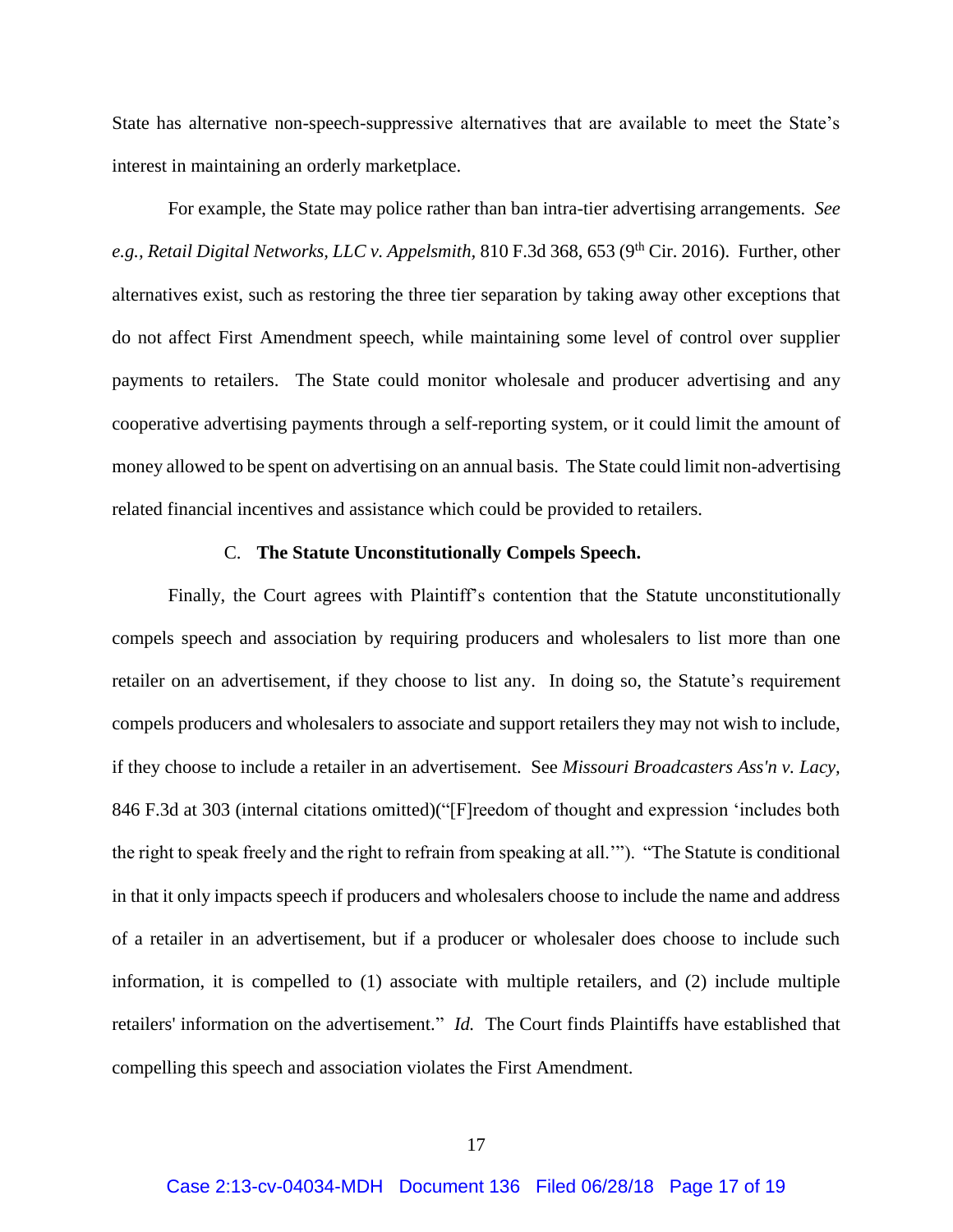As set forth herein, there are ways the State can regulate abuse of favoritism to retailers beyond the rigid prohibitions contained in the Statute. The Court finds the State has failed to establish that the Statute advances a substantial state interest, and further, even if the Statute did in fact advance a substantial state interest, the State cannot establish that it is no more extensive than necessary to further that interest.

### **CONCLUSION**

The Eighth Circuit's opinion made clear if the allegations contained in Plaintiffs' Complaint are true, then the regulations and statute violate the First Amendment and are unconstitutional. For the reasons stated herein, the Court finds the allegations are true. Defendants have failed to meet their burden under *Central Hudson*.

Wherefore, the Court finds in favor of Plaintiffs and finds the challenged regulations and statute violate the First Amendment to the United States Constitution and are unconstitutional. The Court hereby **ORDERS** that Defendants are permanently enjoined from enforcing the advertising restrictions contained in Missouri regulations 11 C.S.R. 70-2.240(5)(G) and 11 C.S.R. 70-2.240(5)(I). The Court further **ORDERS** that Defendants are permanently enjoined from enforcing Mo. Ann. Stat. § 311.070 to the extent it prohibits alcoholic beverage manufacturers and distributors from providing financial or other support for retail advertising of alcoholic beverages that does not meet the requirements of the exception set forth in Mo. Ann. Stat. § 311.070.4(10).

The Court further finds Plaintiffs are entitled to a judgment for attorneys' fees and court costs pursuant to 42 U.S.C. § 1988, the Civil Rights Attorneys Fees Award Act of 1976, and/or 28 U.S.C. § 2202. Plaintiffs are ordered to submit their Motion for attorneys' fees and court